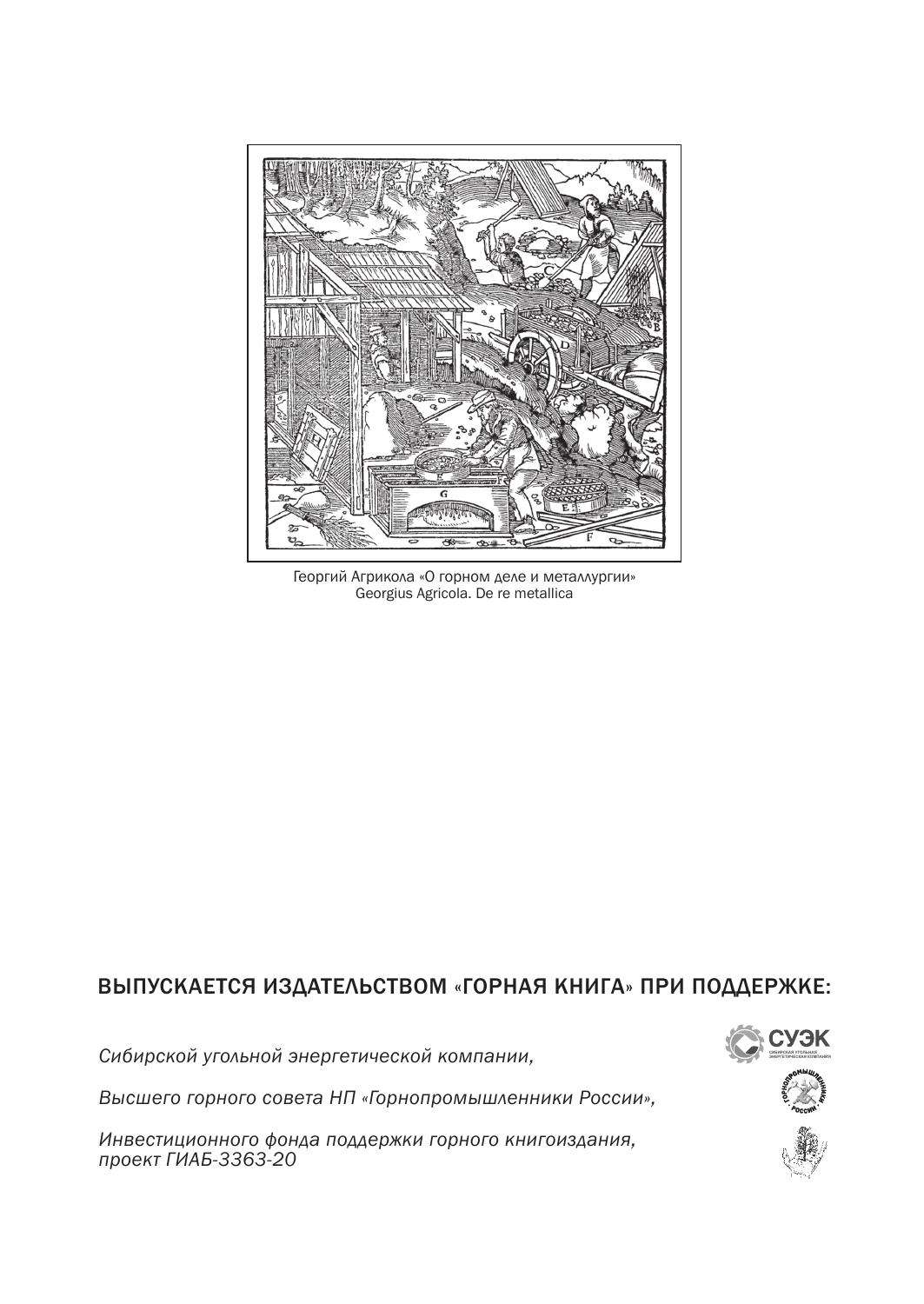### **ГОРНЫЙ ИНФОРМАЦИОННО-АНАЛИТИЧЕСКИЙ БЮЛЛЕТЕНЬ (НАУЧНО-ТЕХНИЧЕСКИЙ ЖУРНАЛ)**

| Главный редактор<br>B.H. 3AXAPOB<br>член-корр. РАН, д.т.н., проф.,<br>ИПКОН РАН, Москва<br>Зам. главного редактора<br>В.Л. ШКУРАТНИК<br>$-$ Д.Т.Н., Проф.,<br>МГИ НИТУ «МИСиС», Москва<br>руководитель рабочей группы<br>Н.А. ГОЛУБЦОВ<br>ГИАБ, изд-во «Горная книга»,<br>Москва<br>Члены редколлегии<br>A.A. ABPAMOB<br>$-$ Д.Т.Н., Проф.,<br>МГИ НИТУ «МИСиС», Москва<br>- д.т.н., проф., ЗабГУ, Чита<br>П.Б. АВДЕЕВ<br>В.Н. АМИНОВ<br>- д.т.н., проф., Петрозавод-<br>ский ГУ, Петрозаводск<br>- Д.Г.-М.Н., проф.,<br>С.И. АРБУЗОВ<br>Томский ПУ, Томск<br>В.А. АТРУШКЕВИЧ<br>- д.т.н., проф.,<br>МГИ НИТУ «МИСиС», Москва<br>- академик РАН, д.т.н., проф.,<br>А.А. БАРЯХ<br>Пермь<br>- д.т.н., проф., КузГТУ, Кемерово<br>С.П. БАХАЕВА<br>А.П. ВЕРЖАНСКИЙ - Д.Т.н., проф., НП «Горнопро-<br>мышленники России». Москва<br>- Д.Т.Н., проф., ИПКОН РАН,<br>С.Д. ВИКТОРОВ<br>Москва<br>В.А. ВИННИКОВ<br>д.ф.-м.н., проф., | РЕДАКЦИОННАЯ КОЛЛЕГИЯ |  |                          |  |  |
|-----------------------------------------------------------------------------------------------------------------------------------------------------------------------------------------------------------------------------------------------------------------------------------------------------------------------------------------------------------------------------------------------------------------------------------------------------------------------------------------------------------------------------------------------------------------------------------------------------------------------------------------------------------------------------------------------------------------------------------------------------------------------------------------------------------------------------------------------------------------------------------------------------------------------------|-----------------------|--|--------------------------|--|--|
|                                                                                                                                                                                                                                                                                                                                                                                                                                                                                                                                                                                                                                                                                                                                                                                                                                                                                                                             |                       |  |                          |  |  |
|                                                                                                                                                                                                                                                                                                                                                                                                                                                                                                                                                                                                                                                                                                                                                                                                                                                                                                                             |                       |  |                          |  |  |
|                                                                                                                                                                                                                                                                                                                                                                                                                                                                                                                                                                                                                                                                                                                                                                                                                                                                                                                             |                       |  |                          |  |  |
|                                                                                                                                                                                                                                                                                                                                                                                                                                                                                                                                                                                                                                                                                                                                                                                                                                                                                                                             |                       |  |                          |  |  |
|                                                                                                                                                                                                                                                                                                                                                                                                                                                                                                                                                                                                                                                                                                                                                                                                                                                                                                                             |                       |  |                          |  |  |
|                                                                                                                                                                                                                                                                                                                                                                                                                                                                                                                                                                                                                                                                                                                                                                                                                                                                                                                             |                       |  |                          |  |  |
|                                                                                                                                                                                                                                                                                                                                                                                                                                                                                                                                                                                                                                                                                                                                                                                                                                                                                                                             |                       |  |                          |  |  |
|                                                                                                                                                                                                                                                                                                                                                                                                                                                                                                                                                                                                                                                                                                                                                                                                                                                                                                                             |                       |  |                          |  |  |
|                                                                                                                                                                                                                                                                                                                                                                                                                                                                                                                                                                                                                                                                                                                                                                                                                                                                                                                             |                       |  |                          |  |  |
|                                                                                                                                                                                                                                                                                                                                                                                                                                                                                                                                                                                                                                                                                                                                                                                                                                                                                                                             |                       |  |                          |  |  |
|                                                                                                                                                                                                                                                                                                                                                                                                                                                                                                                                                                                                                                                                                                                                                                                                                                                                                                                             |                       |  |                          |  |  |
|                                                                                                                                                                                                                                                                                                                                                                                                                                                                                                                                                                                                                                                                                                                                                                                                                                                                                                                             |                       |  |                          |  |  |
|                                                                                                                                                                                                                                                                                                                                                                                                                                                                                                                                                                                                                                                                                                                                                                                                                                                                                                                             |                       |  |                          |  |  |
|                                                                                                                                                                                                                                                                                                                                                                                                                                                                                                                                                                                                                                                                                                                                                                                                                                                                                                                             |                       |  |                          |  |  |
|                                                                                                                                                                                                                                                                                                                                                                                                                                                                                                                                                                                                                                                                                                                                                                                                                                                                                                                             |                       |  |                          |  |  |
|                                                                                                                                                                                                                                                                                                                                                                                                                                                                                                                                                                                                                                                                                                                                                                                                                                                                                                                             |                       |  |                          |  |  |
|                                                                                                                                                                                                                                                                                                                                                                                                                                                                                                                                                                                                                                                                                                                                                                                                                                                                                                                             |                       |  |                          |  |  |
|                                                                                                                                                                                                                                                                                                                                                                                                                                                                                                                                                                                                                                                                                                                                                                                                                                                                                                                             |                       |  |                          |  |  |
|                                                                                                                                                                                                                                                                                                                                                                                                                                                                                                                                                                                                                                                                                                                                                                                                                                                                                                                             |                       |  |                          |  |  |
|                                                                                                                                                                                                                                                                                                                                                                                                                                                                                                                                                                                                                                                                                                                                                                                                                                                                                                                             |                       |  |                          |  |  |
|                                                                                                                                                                                                                                                                                                                                                                                                                                                                                                                                                                                                                                                                                                                                                                                                                                                                                                                             |                       |  |                          |  |  |
|                                                                                                                                                                                                                                                                                                                                                                                                                                                                                                                                                                                                                                                                                                                                                                                                                                                                                                                             |                       |  |                          |  |  |
|                                                                                                                                                                                                                                                                                                                                                                                                                                                                                                                                                                                                                                                                                                                                                                                                                                                                                                                             |                       |  | МГИ НИТУ «МИСиС», Москва |  |  |
| - д.т.н., проф., НИИОГР,<br>В.А. ГАЛКИН                                                                                                                                                                                                                                                                                                                                                                                                                                                                                                                                                                                                                                                                                                                                                                                                                                                                                     |                       |  |                          |  |  |
| Челябинск                                                                                                                                                                                                                                                                                                                                                                                                                                                                                                                                                                                                                                                                                                                                                                                                                                                                                                                   |                       |  |                          |  |  |
| В.И. ГАЛКИН<br>- д.т.н., проф.,                                                                                                                                                                                                                                                                                                                                                                                                                                                                                                                                                                                                                                                                                                                                                                                                                                                                                             |                       |  |                          |  |  |
| МГИ НИТУ «МИСиС», Москва                                                                                                                                                                                                                                                                                                                                                                                                                                                                                                                                                                                                                                                                                                                                                                                                                                                                                                    |                       |  |                          |  |  |
| - д.т.н., проф., Тульский ГУ, Тула<br>А.Б. ЖАБИН<br>Н.В. ЖУРАВЛЁВА                                                                                                                                                                                                                                                                                                                                                                                                                                                                                                                                                                                                                                                                                                                                                                                                                                                          |                       |  |                          |  |  |
| - д.т.н., Западно-Сибирский                                                                                                                                                                                                                                                                                                                                                                                                                                                                                                                                                                                                                                                                                                                                                                                                                                                                                                 |                       |  |                          |  |  |
| испытательный центр,                                                                                                                                                                                                                                                                                                                                                                                                                                                                                                                                                                                                                                                                                                                                                                                                                                                                                                        |                       |  |                          |  |  |
| Новокузнецк                                                                                                                                                                                                                                                                                                                                                                                                                                                                                                                                                                                                                                                                                                                                                                                                                                                                                                                 |                       |  |                          |  |  |
| Н.О. КАЛЕДИНА<br>- д.т.н., проф.,<br>МГИ НИТУ «МИСиС», Москва                                                                                                                                                                                                                                                                                                                                                                                                                                                                                                                                                                                                                                                                                                                                                                                                                                                               |                       |  |                          |  |  |
| - член-корр. РАН, д.т.н., проф.,<br>Д.Р. КАПЛУНОВ                                                                                                                                                                                                                                                                                                                                                                                                                                                                                                                                                                                                                                                                                                                                                                                                                                                                           |                       |  |                          |  |  |
| ИПКОН РАН, Москва                                                                                                                                                                                                                                                                                                                                                                                                                                                                                                                                                                                                                                                                                                                                                                                                                                                                                                           |                       |  |                          |  |  |
| - д.т.н., проф., Тульский ГУ, Тула<br>Н.М. КАЧУРИН                                                                                                                                                                                                                                                                                                                                                                                                                                                                                                                                                                                                                                                                                                                                                                                                                                                                          |                       |  |                          |  |  |
| И.Л. КРАВЧУК<br>- д.т.н., Челябинский ф-л                                                                                                                                                                                                                                                                                                                                                                                                                                                                                                                                                                                                                                                                                                                                                                                                                                                                                   |                       |  |                          |  |  |
| ИГД УрО РАН                                                                                                                                                                                                                                                                                                                                                                                                                                                                                                                                                                                                                                                                                                                                                                                                                                                                                                                 |                       |  |                          |  |  |
| - Д.Т.Н., проф., ИПКОН РАН,<br>С.С. КУБРИН                                                                                                                                                                                                                                                                                                                                                                                                                                                                                                                                                                                                                                                                                                                                                                                                                                                                                  |                       |  |                          |  |  |
| Москва                                                                                                                                                                                                                                                                                                                                                                                                                                                                                                                                                                                                                                                                                                                                                                                                                                                                                                                      |                       |  |                          |  |  |
| М.В. КУРЛЕНЯ<br>академик РАН, д.т.н., проф.                                                                                                                                                                                                                                                                                                                                                                                                                                                                                                                                                                                                                                                                                                                                                                                                                                                                                 |                       |  |                          |  |  |
| ИГД им. Н.А. Чинакала                                                                                                                                                                                                                                                                                                                                                                                                                                                                                                                                                                                                                                                                                                                                                                                                                                                                                                       |                       |  |                          |  |  |
| СО РАН, Новосибирск                                                                                                                                                                                                                                                                                                                                                                                                                                                                                                                                                                                                                                                                                                                                                                                                                                                                                                         |                       |  |                          |  |  |
| А.А. ЛАВРИНЕНКО - Д.Т.Н., проф., ИПКОН РАН,<br>Москва                                                                                                                                                                                                                                                                                                                                                                                                                                                                                                                                                                                                                                                                                                                                                                                                                                                                       |                       |  |                          |  |  |
| Л.А. НАЗАРОВА<br>- д.ф.-м.н., ИГД им.                                                                                                                                                                                                                                                                                                                                                                                                                                                                                                                                                                                                                                                                                                                                                                                                                                                                                       |                       |  |                          |  |  |
| Н.А. Чинакала СО РАН,                                                                                                                                                                                                                                                                                                                                                                                                                                                                                                                                                                                                                                                                                                                                                                                                                                                                                                       |                       |  |                          |  |  |
| Новосибирск                                                                                                                                                                                                                                                                                                                                                                                                                                                                                                                                                                                                                                                                                                                                                                                                                                                                                                                 |                       |  |                          |  |  |
| A.B. HACTABKUH<br>- к.г.-м.н., доцент, ЮФУ,<br>Ростов-на-Дону                                                                                                                                                                                                                                                                                                                                                                                                                                                                                                                                                                                                                                                                                                                                                                                                                                                               |                       |  |                          |  |  |

| .                                   |                          | .                                                                                     |  |  |
|-------------------------------------|--------------------------|---------------------------------------------------------------------------------------|--|--|
| В.Н. ОПАРИН                         |                          | член-корр. РАН, д.ф.-м.н.,<br>проф., ИГД им. Н.А. Чинакала                            |  |  |
| С.Н. ПОДОБРАЖИН -<br>И.Ю. РАССКАЗОВ | $\overline{\phantom{0}}$ | СО РАН, Новосибирск<br>д.т.н., Ростехнадзор, Москва<br>член-корр. РАН, д.т.н., проф., |  |  |
|                                     |                          | ИГД ДВО РАН, Хабаровск                                                                |  |  |
| В.В. РУДЕНКО                        |                          | $-$ Д.Т.Н., Проф.,<br>МГИ НИТУ «МИСиС», Москва                                        |  |  |
| Г.П. СИДОРОВА                       |                          | - д.т.н., проф., ЗабГУ, Чита                                                          |  |  |
| С.А. СИЛЮТИН                        |                          | - к.т.н., СУЭК, Москва                                                                |  |  |
| С.А. ЭПШТЕЙН                        |                          | $-$ Д.Т.Н., проф.,<br>МГИ НИТУ «МИСиС», Москва                                        |  |  |
|                                     |                          | МЕЖДУНАРОДНЫЙ РЕДАКЦИОННЫЙ СОВЕТ                                                      |  |  |
| А.В. АНЦИФЕРОВ                      |                          | член-корреспондент, Украина                                                           |  |  |
| Ф.М. БОРОДИЧ                        |                          | - Кардиффский университет,                                                            |  |  |
| К. ДРЕБЕНШТЕДТ                      |                          | Великобритания                                                                        |  |  |
|                                     |                          | - Технического университета<br>«Фрайбергская горная                                   |  |  |
|                                     |                          | академия», Германия                                                                   |  |  |
| Й. ДУБИНСКИ                         |                          | - Главный университет                                                                 |  |  |
|                                     |                          | горного дела, Польша                                                                  |  |  |
| B.A. CABATOPOBA                     |                          | - Университет Невады,                                                                 |  |  |
| П.В. ЦЫБУЛЕНКО                      |                          | Лас-Вегас, США<br>- Белорусский национальный                                          |  |  |
|                                     |                          | технический университет,                                                              |  |  |
|                                     |                          | Белоруссия                                                                            |  |  |
| ПАН ИШАН                            |                          | - Ляонинский университет,                                                             |  |  |
|                                     |                          | Китай                                                                                 |  |  |
| С. ВУЙИЧ                            |                          | - Горный институт, Сербия                                                             |  |  |
| М. ДОБРОКА                          |                          | Мишкольцкий технический<br>университет, Мишкольц,                                     |  |  |
|                                     |                          | Венгрия                                                                               |  |  |
| П. КОНИЧЕК                          |                          | - Институт геоники Чешской                                                            |  |  |
|                                     |                          | Академии Наук, Острава, Чехия                                                         |  |  |
| С. ПРУСЕК                           |                          | - Центральный Горный<br>институт, Катовице, Польша                                    |  |  |
| Ж. САНЧИДРИАН                       |                          | - Мадридский политехнический                                                          |  |  |
|                                     |                          | университет, Мадрид, Испания                                                          |  |  |
| M. CAŁA                             |                          | - Горно-металлургическая<br>Академия им. Станислава                                   |  |  |
|                                     |                          | Сташица в Кракове, Краков,                                                            |  |  |
|                                     |                          | Польша                                                                                |  |  |
| A. TOTEB                            |                          | - Горно-геологический                                                                 |  |  |
|                                     |                          | университет «Св. Иван Рилски»,                                                        |  |  |
|                                     |                          | София, Болгария                                                                       |  |  |
| П. ПАВЛОВ                           |                          | - Горно-геологический<br>университет «Св. Иван Рилски»,                               |  |  |
|                                     |                          | София, Болгария                                                                       |  |  |
| <b>ПРЕДСТАВИТЕЛЬСТВА</b>            |                          |                                                                                       |  |  |
| Дальний Восток                      |                          | - И.Ю. РАССКАЗОВ                                                                      |  |  |
| Карелия                             |                          | – В.Н. АМИНОВ                                                                         |  |  |
| Монголия                            | $\overline{\phantom{0}}$ | П. ОЧИРБАТ                                                                            |  |  |
| Тула                                |                          |                                                                                       |  |  |
| и Тульская область - А.Б. ЖАБИН     |                          |                                                                                       |  |  |

Урал – А.А. БАРЯХ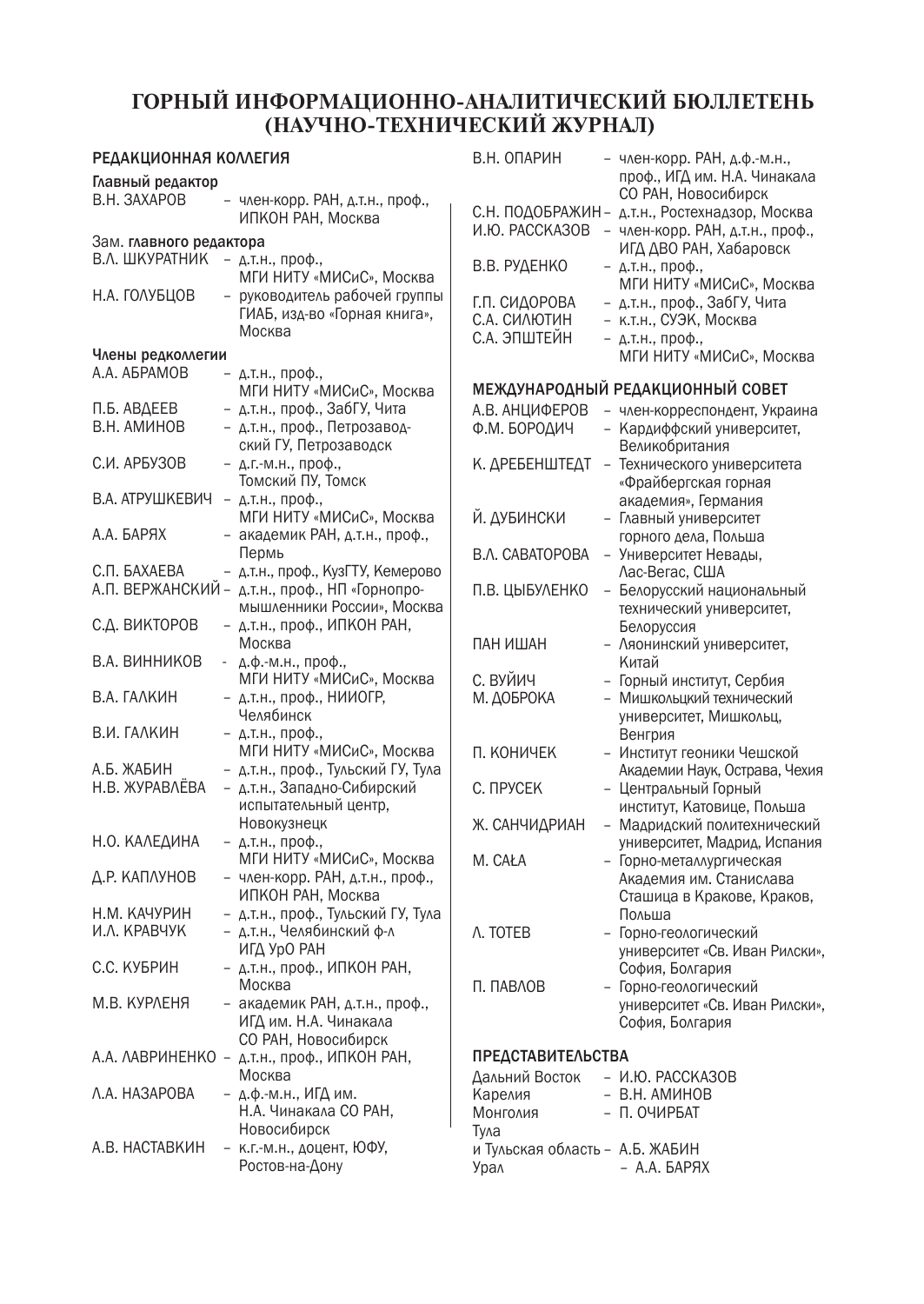# ГОРНЫЙ **ИНФОРМАЦИОННО-АНАЛИТИЧЕСКИЙ**

**БЮЛЛЕТЕНЬ** *(НАУЧНО-ТЕХНИЧЕСКИЙ ЖУРНАЛ)*

## **MINING INFORMATIONAL AND ANALYTICAL BULLETIN**

*(SCIENTIFIC AND TECHNICAL JOURNAL)*